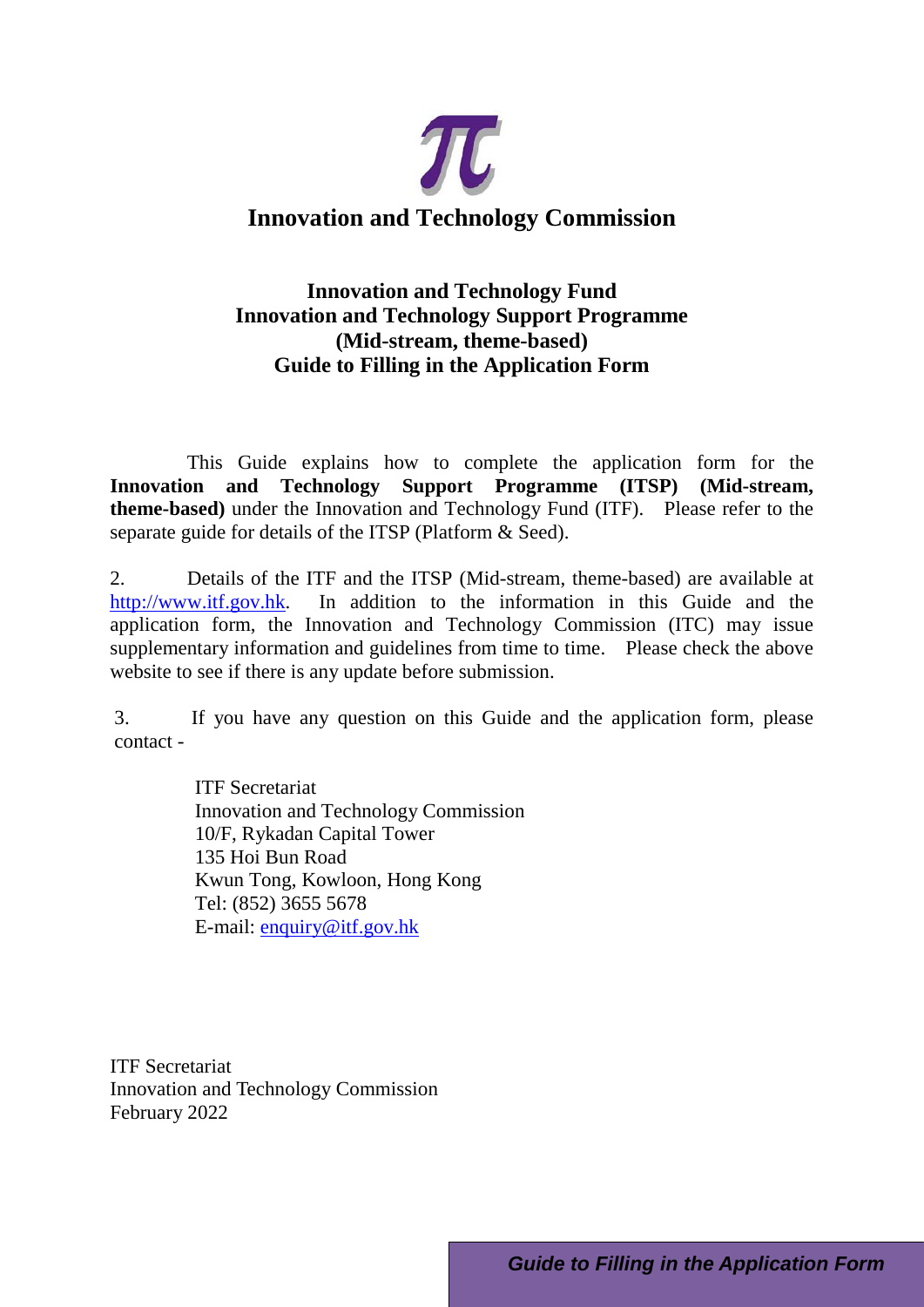## **General**

- 1. Sample of a completed application form is at *Appendix I*.
- 2. The ITSP (Mid-stream, theme-based) provides funding support for midstream applied research projects undertaken by universities funded by the University Grants Committee (UGC)<sup>[1](#page-1-0)</sup>. Midstream research covers a wide range of activities, including concept proofing, laboratory validation, system/process optimisation, prototyping and trials, and has the potential of leading to further downstream research and development (R&D) work, the outcome of which could be applied or commercialised. The duration of the project period should normally not exceed 36 months. **Industry sponsorship requirement is not mandatory for ITSP (Mid-stream, theme-based) projects[2](#page-1-1) .** There are two types of projects –
	- (a) Standalone Projects

The maximum funding support for standalone projects is HK\$5 million per project.

(b) Collaboration Projects involving multiple disciplines or research institutes

The maximum funding for collaboration projects is HK\$10 million per project. A co-applicant can be a different unit of the same university, or a different local/non-local university/research institute.

As a general rule, intellectual property (IP) rights generated from the project should be vested with the lead applicant which is a UGC-funded university. The relevant institution is encouraged to disseminate the research outcomes to the industry after project completion by means of licensing or contract services. The benefits arising therefrom may be retained by the lead applicant or shared with its co-applicant institution(s) on an equitable and proportional basis in accordance with the established policy of the respective institutions. All the IP benefit sharing and related arrangements must be agreed before the commencement of the project and set out in the project proposal.

3. Applications must be submitted to the ITF Secretariat electronically through the Innovation and Technology Commission Funding Administrative System (https://itcfas.itf.gov.hk).

<span id="page-1-1"></span><span id="page-1-0"></span><sup>&</sup>lt;sup>1</sup> Please refer to the website of UGC [\(www.ugc.edu.hk\)](http://www.ugc.edu.hk/) for an up-to-date list of universities.<br><sup>2</sup> See also the section on Industry Sponsorship/Other Sources of Einancial Contribution on n

<sup>2</sup> See also the section on Industry Sponsorship/Other Sources of Financial Contribution on page 18.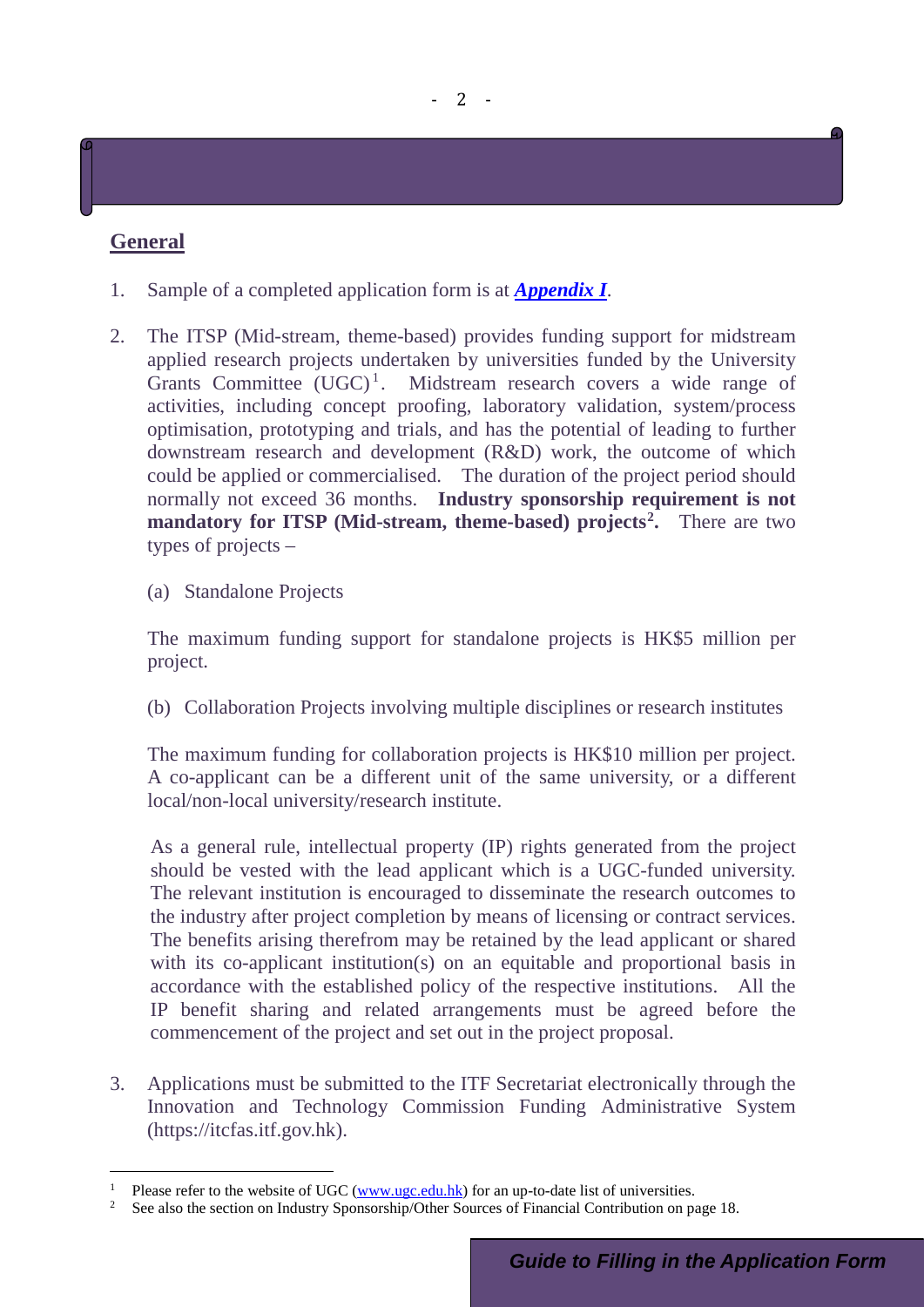- 4. ITC reserves the right to require the lead applicant to produce the originals of the supporting documents for verification and seek additional information where necessary. Unless on request of the ITF Secretariat, supplementary information provided after submission of application will NOT be accepted and will NOT form part of the application. Supplementary information which is not specifically referred to in the application form will NOT be considered and will NOT form part of the application.
- 5. Upon receipt of an application, the ITF Secretariat will conduct a preliminary screening. Where necessary, individual application may be subject to external review. The ITF Secretariat's assessment, together with the views of external reviewer(s) (if any), will be submitted to the Innovation and Technology Fund Research Projects Assessment Panel for examination. Where the application is recommended for funding support, the lead applicant may be required to provide clarification or supplementary information. If the lead applicant fails to respond/submit the revised project proposal as appropriate within 3 months, the proposal will be considered as withdrawn with immediate effect.
- 6. The lead applicant will be notified of the result of its application in writing. Withdrawal of an application should be made by the lead applicant in writing to the ITF Secretariat before the project agreement is signed.
- 7. The lead applicant and co-applicant(s) for collaborative project shall conform in all respects with all legislation (including the Law of the People's Republic of China on Safeguarding National Security in the Hong Kong Special Administrative Region), regulations and by-laws of the Hong Kong Special Administrative Region in carrying out the project.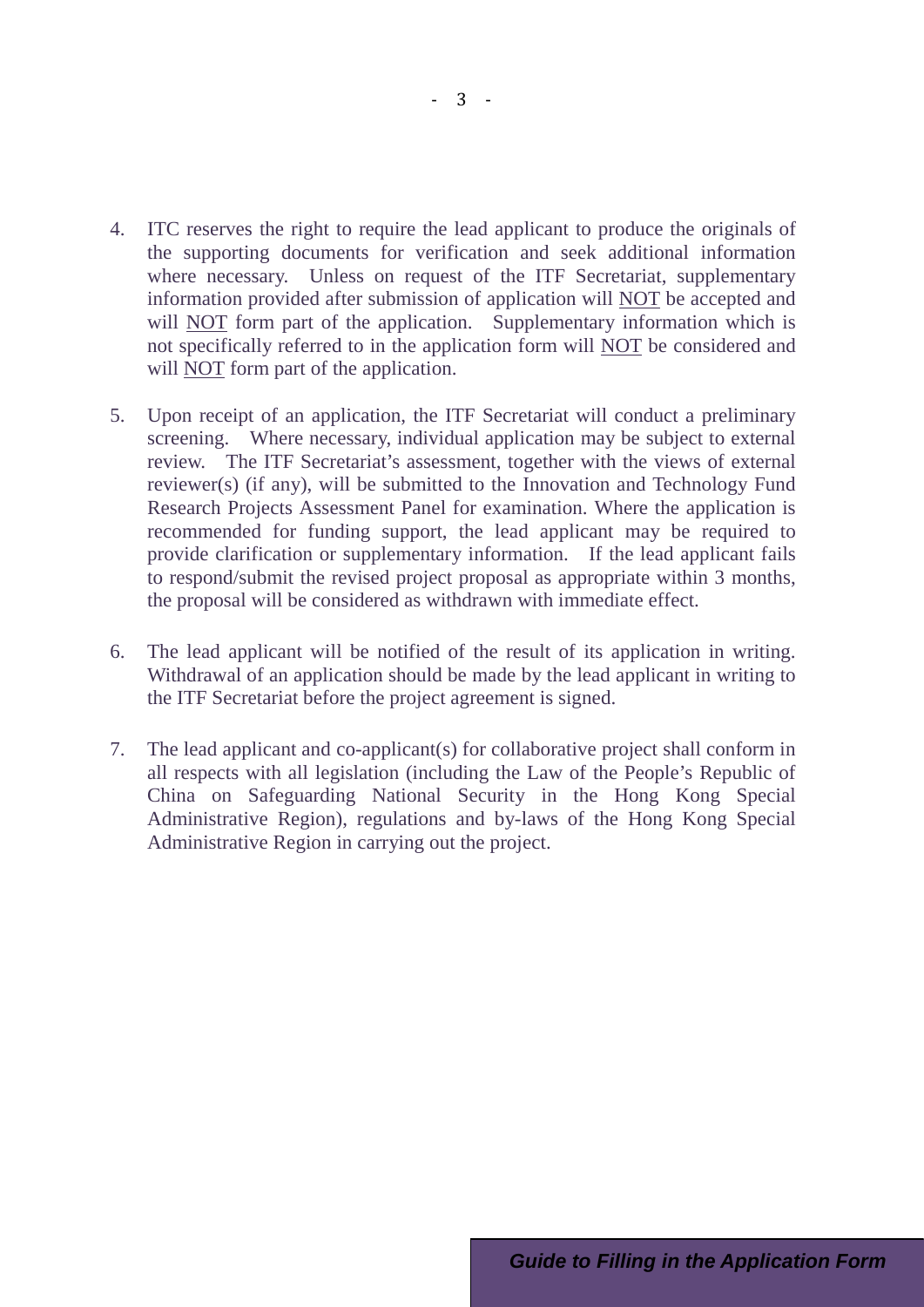# *Part A The Applicant*

### **I. Information on Lead Applicant**

- 1. The lead applicant must be a university funded by the UGC.
- 2. The lead applicant should obtain prior consent of parties concerned if they are referred to in the application form.
- 3. Where an application is successful, the lead applicant (and each co-applicant institution for collaboration projects) will enter into a project agreement with the Government of the Hong Kong Special Administrative Region (the Government) and is required to comply with the terms and conditions therein, including monitoring project progress and expenditure, submission of reports and audited accounts, etc.

### **II. Information on Co-applicant(s)/Sponsor(s)/Supporting Party(ies)**

- 1. Co-applicant is only applicable to collaboration projects involving multiple disciplines or research institutes. The lead applicant should provide details of the R&D work to be undertaken and a breakdown of the estimated project expenditure with justifications by each co-applicant.
- 2. If a co-applicant is incorporated, formed or established outside Hong Kong, a legal opinion in form and substance satisfactory to the Government and issued by a lawyer duly qualified to practise the law of the place of incorporation, formation or establishment (as the case may be) of the co-applicant and acceptable to the Government should be provided.
- 3. While industry sponsorship is not mandatory for the ITSP (Mid-stream, theme-based), we would welcome applications which include sponsorships or supporting parties. There is no limit on the number of sponsors and supporting parties. It is necessary that supporting documents are enclosed in the application with the company/organisation chop(s).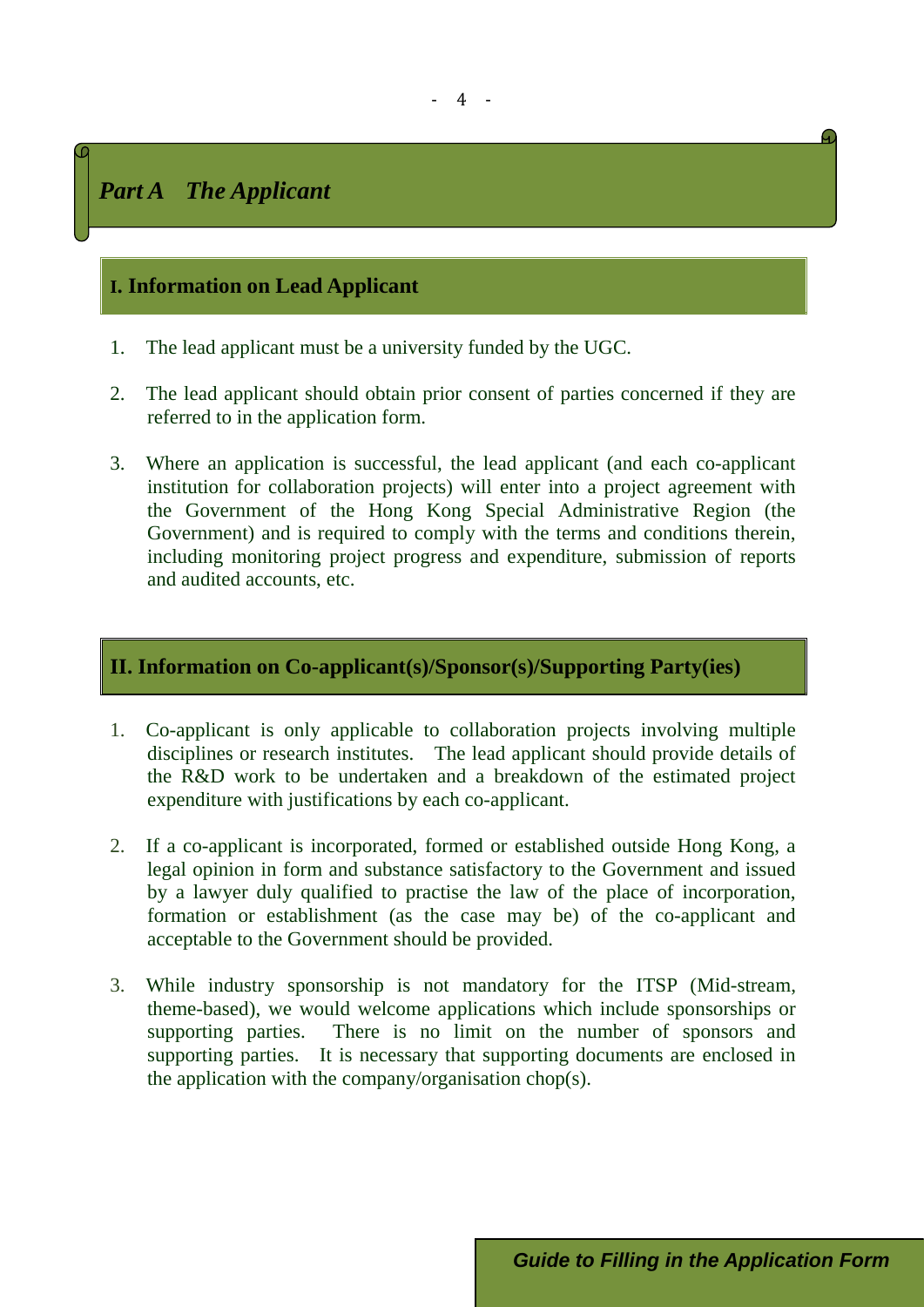# *Part B The Project*

## **I. Key Project Details**

### *(A) Total Project Cost*

1. The total project cost is the sum of all estimated expenditure to be incurred (including items to be covered by in-kind contribution, if any) and the administrative overheads. The lead applicant is required to provide details of the project cost items under the 'Financial Considerations' section in Part C of the application form.

### *(B) Payment Schedule*

- 1. ITF funding will normally be disbursed on annual basis, subject to satisfactory project progress against agreed milestones and/or due payment of the industry sponsorship and other sources of financial contribution, if any.
- 2. As a general rule, at least 50% of the pledged industry sponsorship, if any, should be paid before the project commences and the remaining sponsorship should be received before the 'mid-point' of the project period. Payment of more than 50% of industry sponsorship upfront is welcomed.
- 3. For other sources of financial contribution, consideration will be given to allowing greater flexibility on the payment schedule but all contribution must be received by the 'mid-point' of the project period.

### *(C) Schedule of the Project Period*

1. The duration of the project period should not exceed 36 months in general. There is however no minimum time requirement.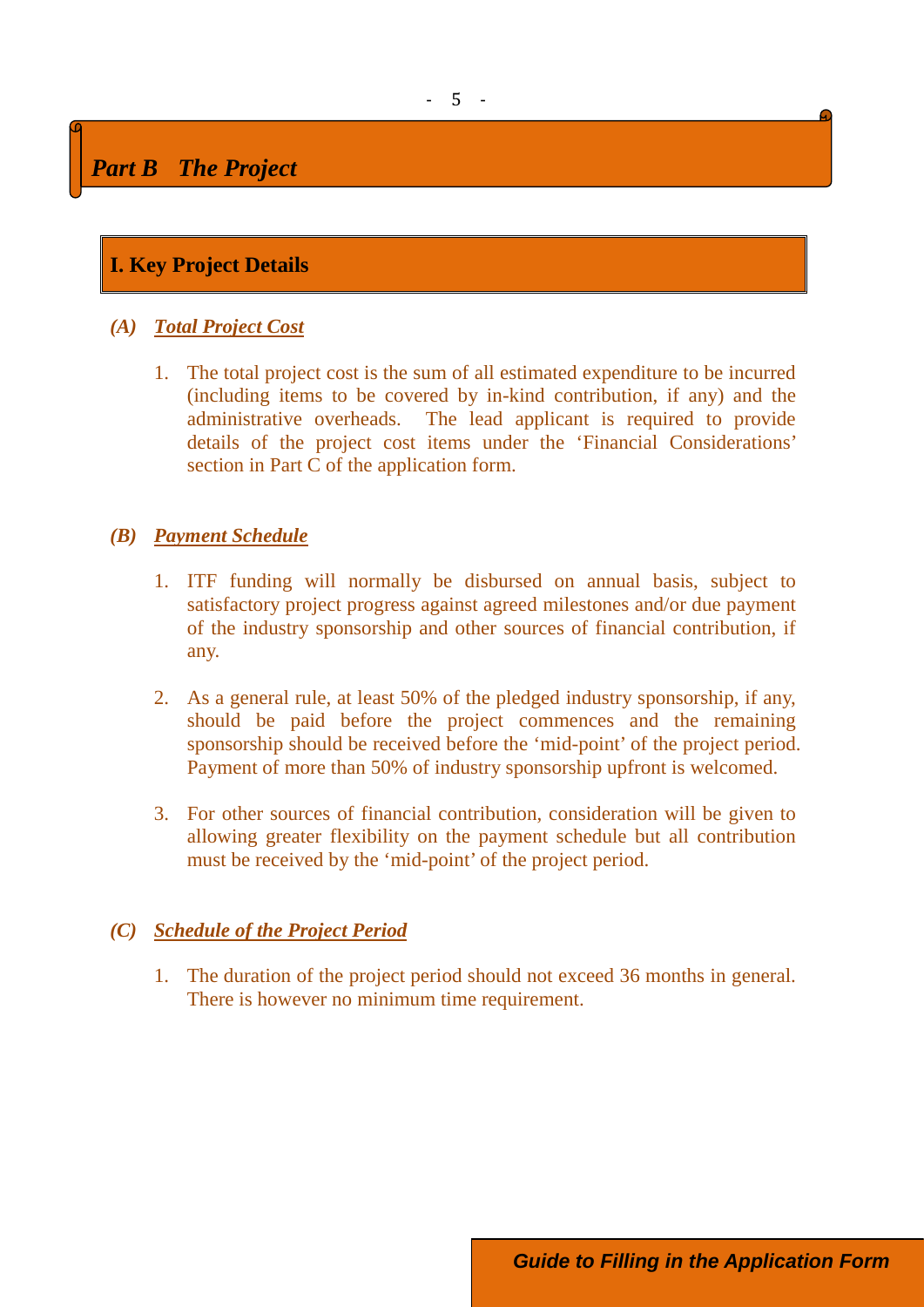#### *(D) Industry Sponsorship and Other Sources of Financial Contribution*

- 1. **Industry sponsorship requirement is not mandatory for ITSP (Mid-stream, theme-based).** However, the lead applicant is encouraged to obtain sponsorship for such projects to demonstrate reasonable market interest. A project with industry sponsorship will be accorded priority in the vetting process.
- 2. Industry sponsorship refers to sponsorship from companies (which may be related to the lead applicant/co-applicant(s) or their staff, e.g. a subsidiary of the lead applicant/co-applicant(s) set up to commercialise the R&D outcome, a company owned/managed by the project coordinator or a member of the project team as long as such arrangement has the support of the university/research institute concerned and does not violate the relevant rules and regulations of the university/research institute), which should in general be the users of the project deliverables. Moreover, to avoid conflict of interests, sponsors should not be the equipment/service suppliers of the project.
- 3. Other sources of financial contribution refers to contribution to the project obtained from various parties, including contribution in cash or in-kind from the lead applicant/co-applicant(s) and supporting parties, e.g. charitable organisations, individuals, etc. It can also include personal contribution by project team members. They shall exclude industry sponsorship as mentioned above and project income.
- 4. Total financial contribution refers to the summation of industry sponsorship and other sources of financial contribution.
- 5. Industry sponsorship and other sources of financial contribution can either be in cash or in-kind or a combination of both. In-kind sponsorship/contribution should only be in the form of equipment or consumables and would only be accepted if:
	- (a) the in-kind sponsorship/contribution is essential to the project and is contributed specifically for the project; and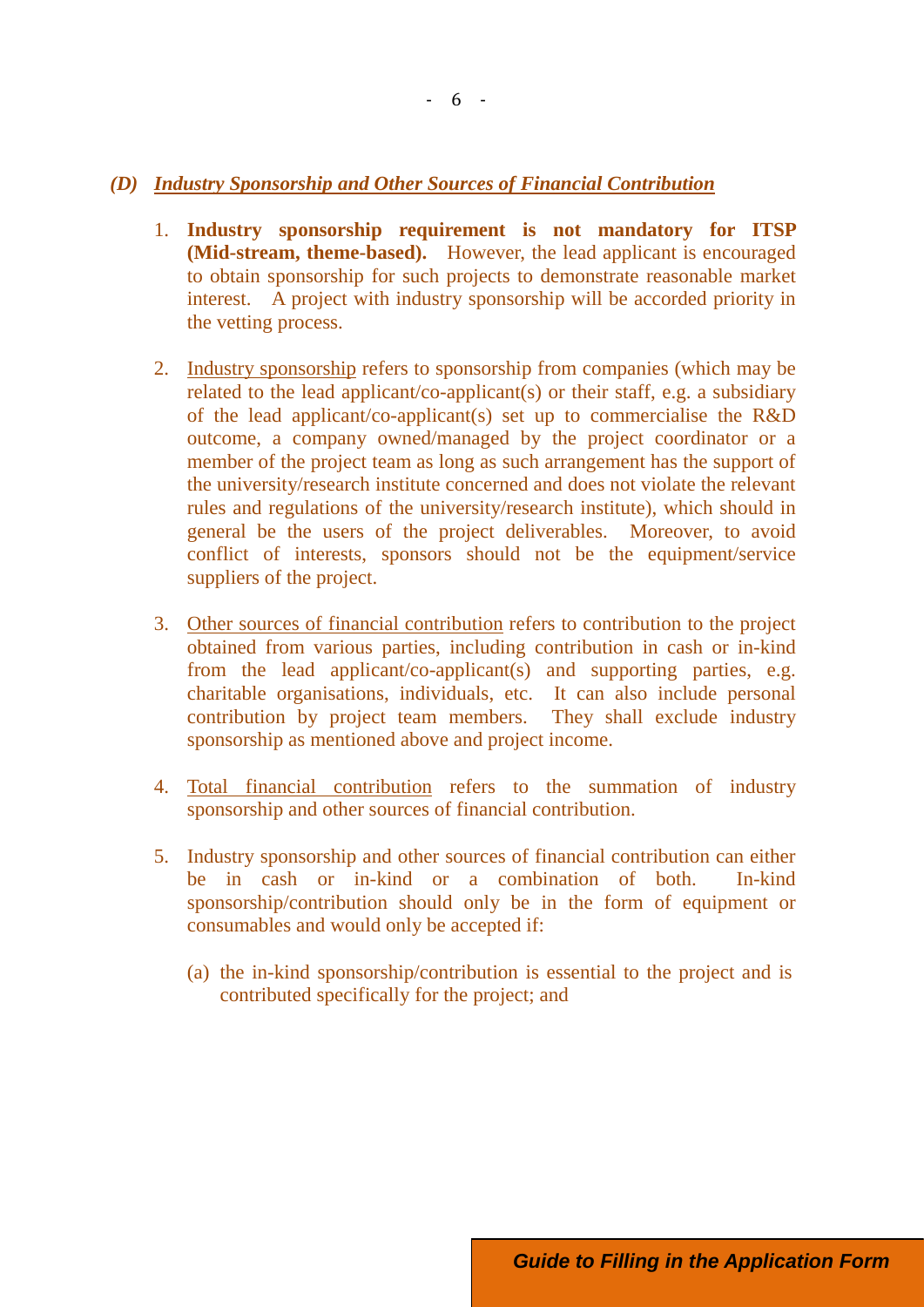(b) documentary proof of the value of sponsorship/contribution has been provided to facilitate a fair assessment of the value of contribution, e.g. details of the valuation for new and used equipment and consumables. In general, the lead applicant should provide two independent quotations for each item of in-kind sponsorship/contribution. Under special circumstances such as the sponsor/contributor being the sole supplier of the item or the item is unique in terms of IP ownership or technology, in which case there is genuine difficulties in obtaining a second independent quotation, other form of documentary evidence from the sponsor/contributor may be accepted.

Manpower contribution from industry sponsor will be counted as other sources of financial contribution but not industry sponsorship.

#### *(E) Related Information*

1. The provision of information on previous research work done (including ITF-funded projects and earlier applications for funding support from sources other than ITF) is to enable ITC to have a comprehensive understanding of the project proposal, especially where the relevant work was funded by UGC/Research Grants Council (RGC) (e.g. Areas of Excellence Scheme, Theme-based Research Scheme and Collaborative Research Fund, etc.).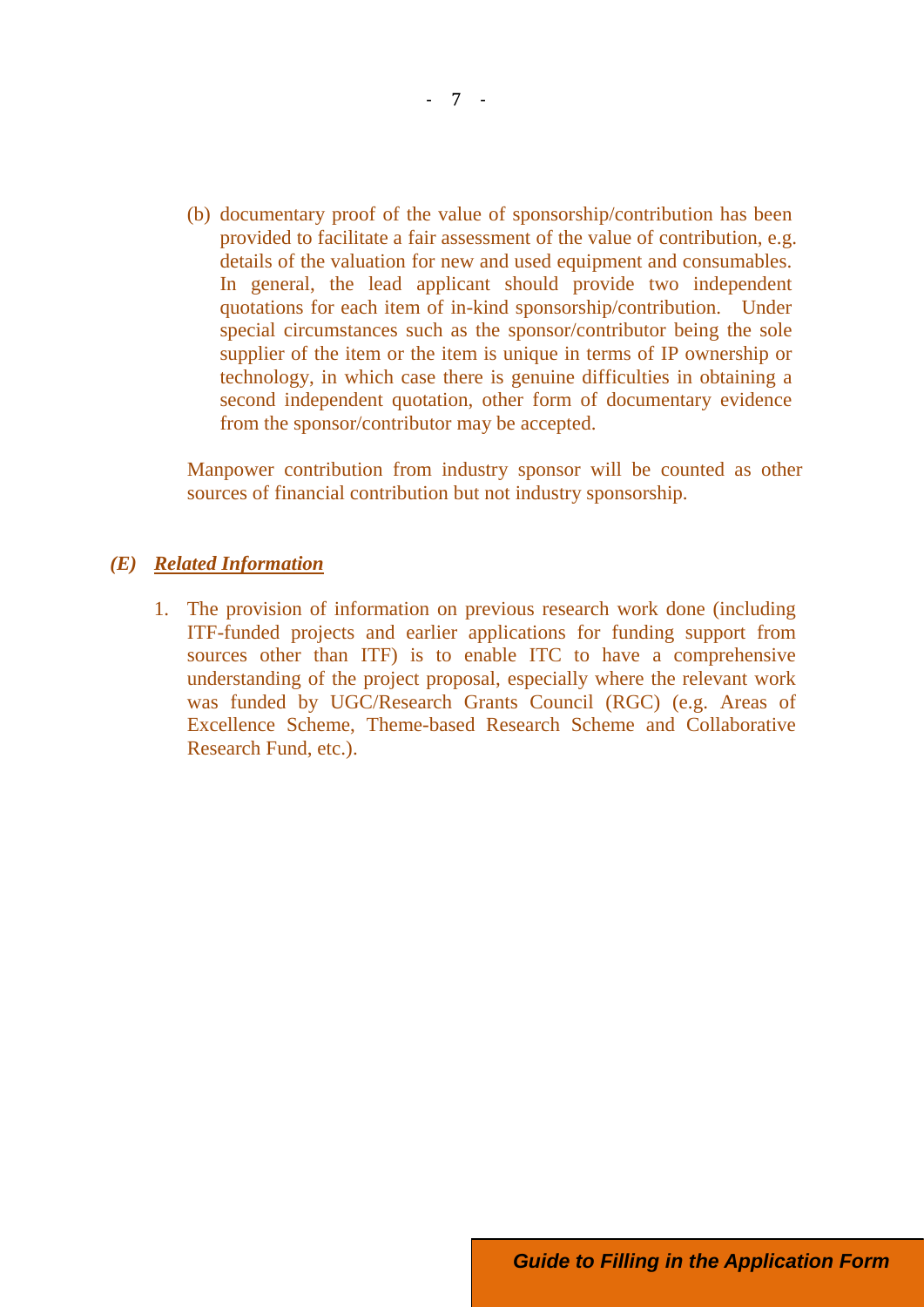### **II. Brief Description of Project Proposal**

#### *(A) Location of R&D Work*

- 1. The majority of the R&D work under an approved ITSP (Mid-stream, theme-based) projects should be conducted within the territory of Hong Kong. However, given the close ties between Hong Kong and the Mainland, up to 50% of the R&D work of the project can be conducted (and relevant expenditure incurred) in the Mainland.
- 2. Where certain R&D tasks need to be conducted outside Hong Kong (other than the Mainland), prior approval from ITC must be sought with justifications.

#### *(B) Project Milestones*

1. The project will be monitored against the agreed project milestones. The lead applicant is required to submit progress report(s) and/or final report until project completion.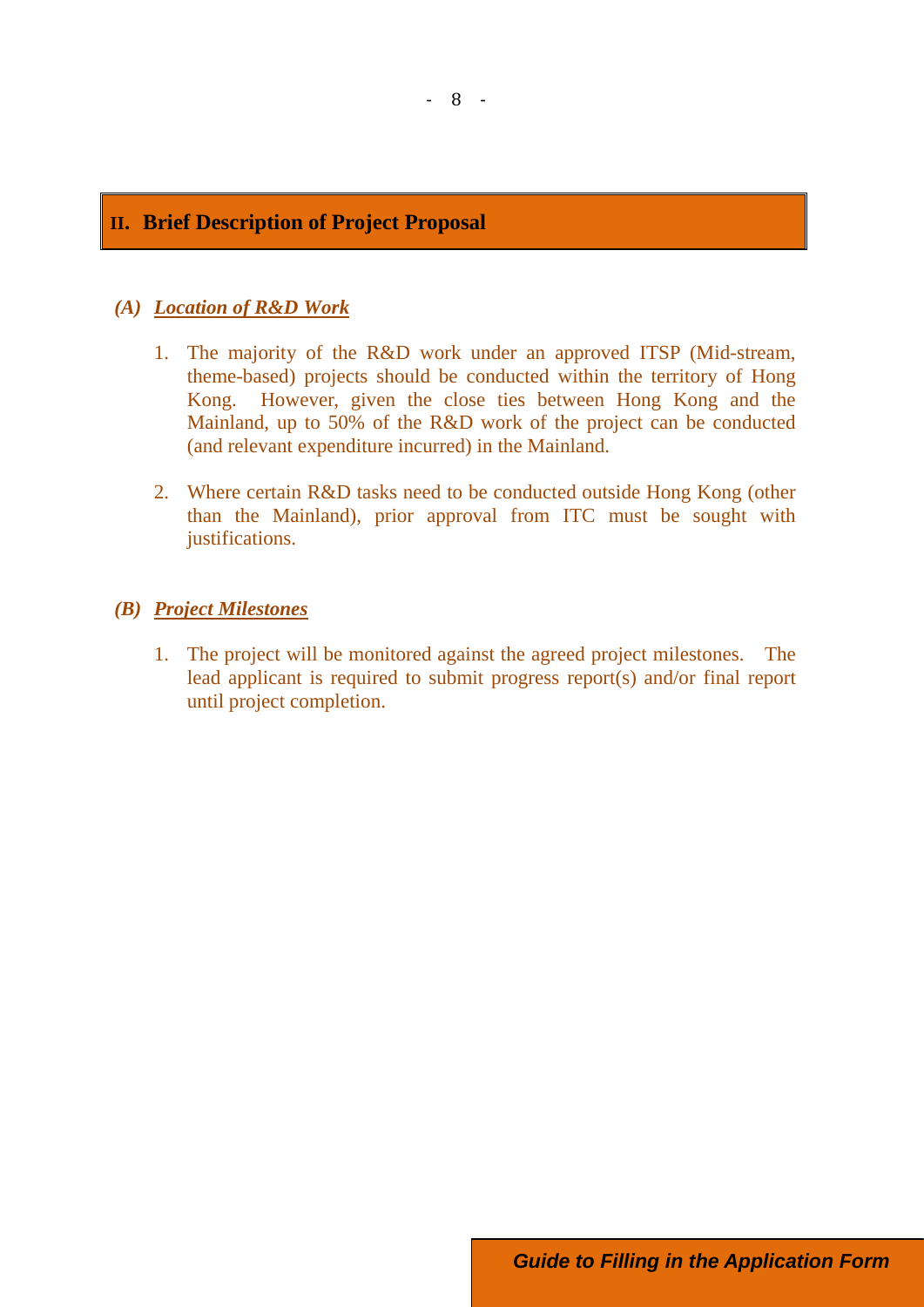### *Part C Assessments*

- 1. The assessment framework comprises 7 components. Their weightings are as follows –
	- (a) Innovation and Technology Component (26%);
	- (b) Technical Capability (20%);
	- (c) Financial Considerations (14%);
	- (d) Plan for Downstream Research and/or Product Development Activities (18%);
	- (e) Relevance with Government Policies or in Overall Interest of the Community (4%);
	- (f) IP Rights and Benefit Sharing (6%); and
	- (g) Management Capability (12%).
- 2. In general, the framework aims to achieve the following
	- (a) encouraging and selecting projects with greater prospect of further downstream research or development of new products or services;
	- (b) fostering more collaborative efforts among local and non-local universities and research institutes;
	- (c) encouraging concerted research efforts to develop innovative technology solutions to address topics with strategic importance;
	- (d) motivating the private sector to invest more in R&D activities in Hong Kong; and
	- (e) enhancing co-operation among Government, industry, academia and research institutes (官產學研).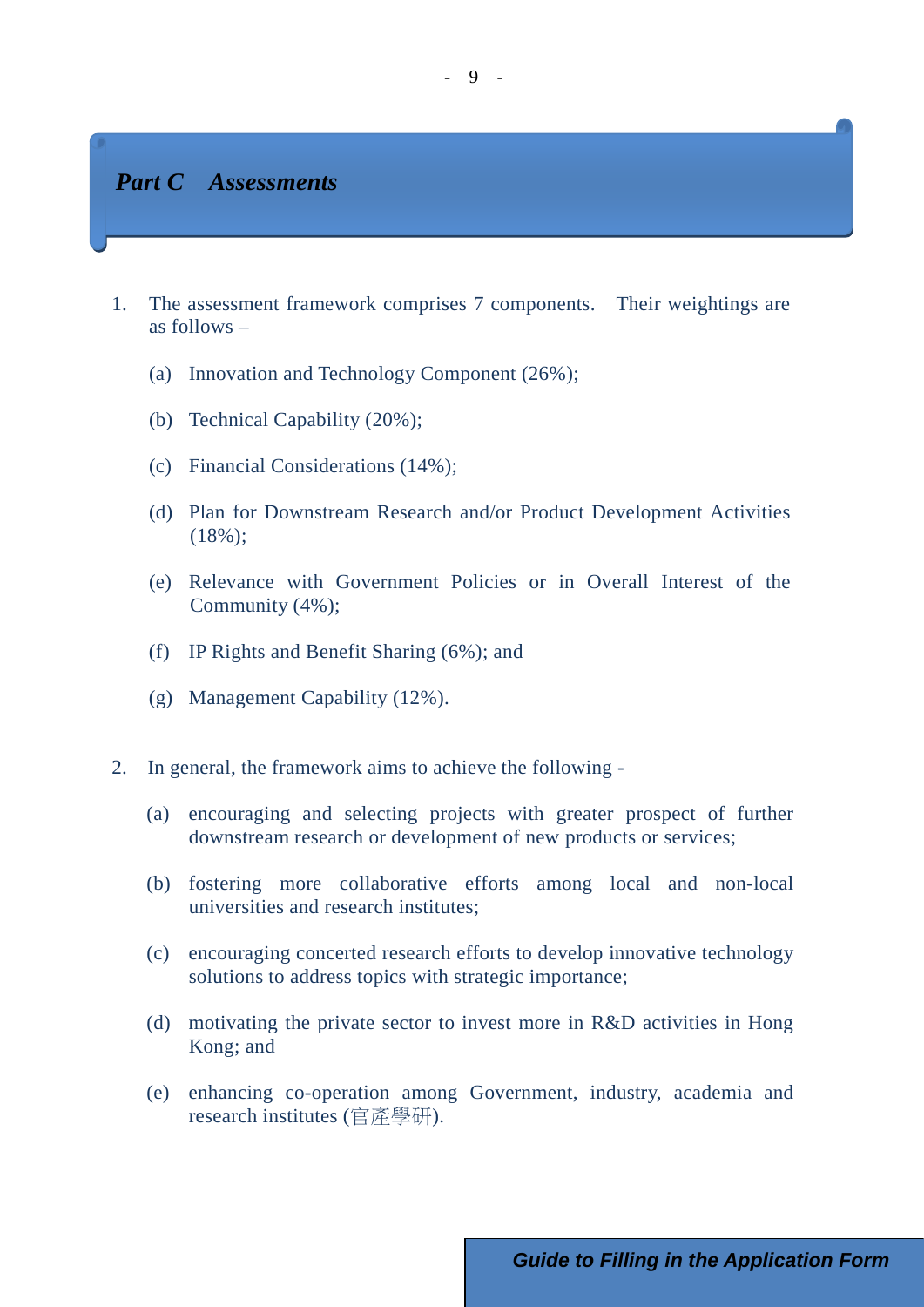3. The Innovation and Technology Fund Research Projects Assessment Panel, comprising members from different sectors including academia, industry and the Government, will provide advice during the assessment and monitoring process. Project team members may be required to attend assessment meetings to present their projects to and answer queries from the Assessment Panel/ITF Secretariat where necessary. The membership list of the Assessment Panel is available at https://www.itf.gov.hk/en/funding-programmes/itf-research-projects-assessm ent-panel/index.html.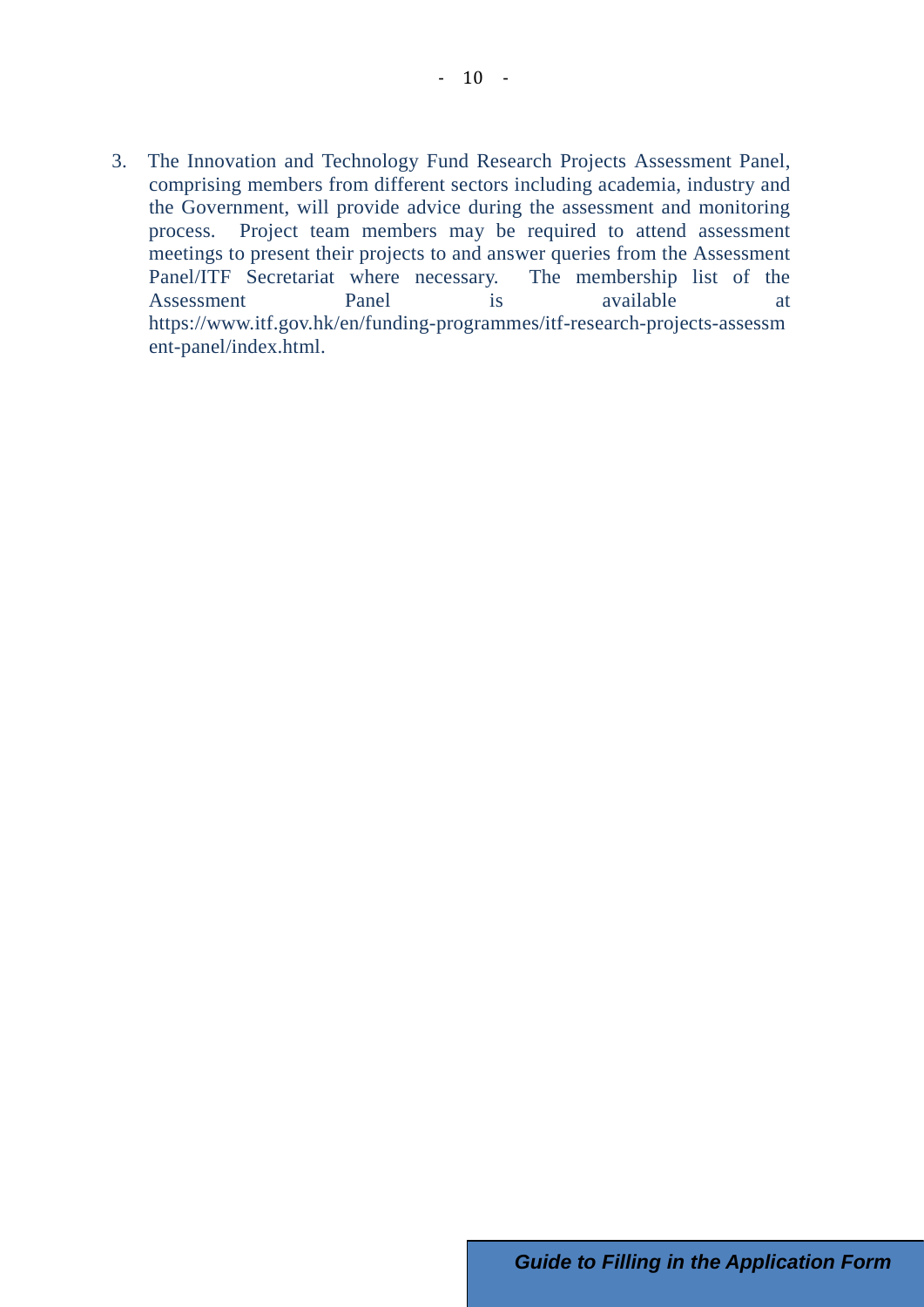### **I. Innovation and Technology Component**

- 1. The ITF is set up to finance primarily applied R&D projects that contribute to innovation or technology upgrading in industry. The innovation and technology component is hence crucial. The project should focus primarily on deliverables having a reasonable chance for application in due course.
- 2. Under the ITSP (Mid-stream, theme-based), upstream or theoretical research will not be funded. However, if funding by the RGC has taken a project from the stage of foundation research to the stage of applied research, for instance in the Areas of Excellence Scheme, consideration may be given for further funding under the ITF. This will provide continued support to the R&D activity as well as establishing better interface between the two key funding sources. The lead applicant should provide supporting documents from the UGC/RGC Secretariat as appropriate.

#### *Nature of the project*

- 1. On whether a project will give rise to new technologies or projects, consideration will be given in the overall sense if the R&D can bring benefits to Hong Kong.
- 2. On whether a project will enhance the quality of existing products (e.g. capacity, reliability, speed, etc.), the lead applicant should set out the type and extent of such improvements.
- 3. On whether a project will render production or application cost more competitive, the lead applicant should explain the basis of such improvements and provide an estimate on the percentage in terms of cost savings.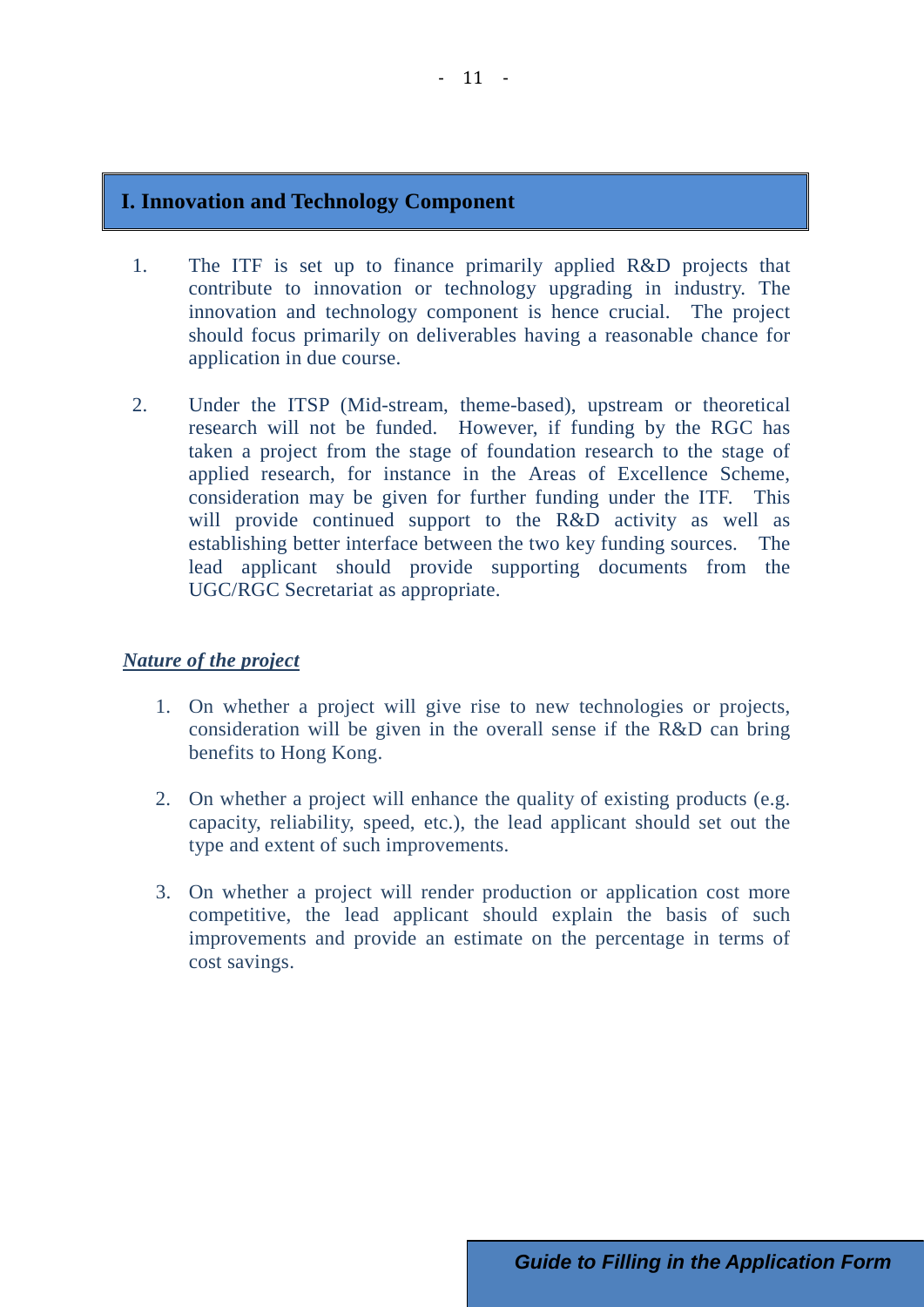### **II. Technical Capability**

#### *(A) Viability and quality of technical proposal*

- 1. The viability of the technical proposal refers to whether, at the current point in time, the technical proposal is reasonably achievable.
- 2. While the majority of the R&D work of a project should be done locally, there will be some flexibility and it is acceptable that the R&D team obtains a reasonable proportion of component(s) of technology/product through collaboration with non-local universities or research institutes, or contracts out certain component(s) of the research work. imperative on the lead applicant and the project coordinator to ensure that all necessary IP licensing and authorisation arrangements are in order before the relevant external IPs are used in their R&D work. Whilst there is no need to 're-invent the wheel', one must consider the nature and extent of any proposed technical improvement and whether such improvement merits IP protection.
- 3. In assessing the quality of the funding application, factors such as R&D plan and methodology, accuracy of technical data, reasonableness of assumptions, targeted technical specification and results, etc. will be considered.
- 4. If the project will involve clinical study, the applicant should submit appropriate clinical study approval document(s) issued by relevant authority(ies) together with the application form, including "Certificate for Clinical Trial/Medicinal Test" for conducting clinical trial of pharmaceutical products in Hong Kong; or appropriate document(s) to prove that prior approval by the relevant authority(ies) is not required to conduct the proposed clinical research.

#### *(B) Competence of technical team*

1. This refers to the technical ability of the project coordinator and the research team to deliver the proposed project fully (e.g. background and experience of the research team and feasibility of the R&D work plan).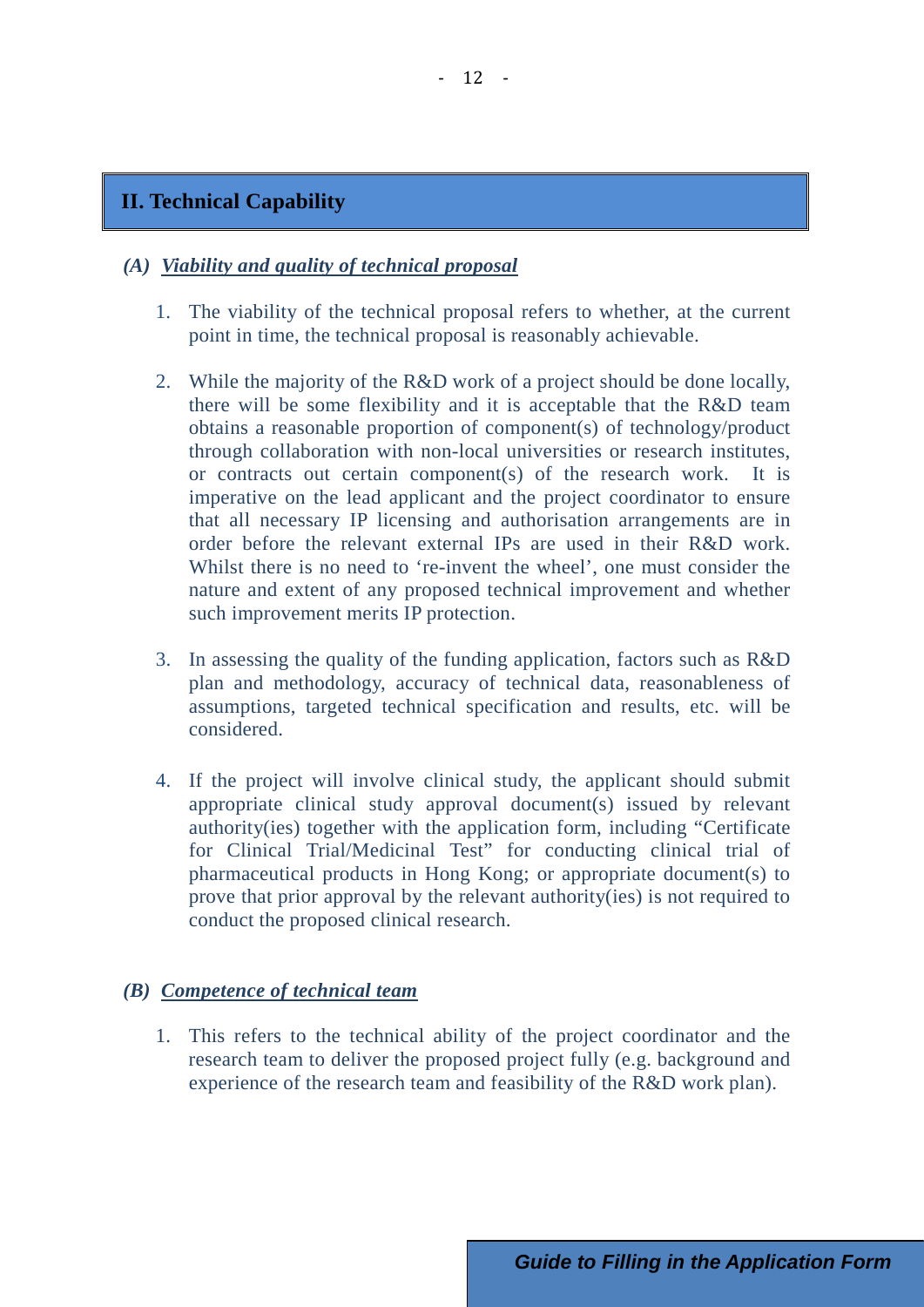- 2. In assessing the research team, apart from studying the qualifications and experience of individual members, ITC will consider whether the overall size of the team, the mix of staff at various levels, role of key members/involving parties in implementing the project etc. are appropriate. Proven track record in applied R&D work will be favourably considered.
- 3. The lead applicant is welcome to provide all relevant information  $(including that of co-application(s))$  to support the application, e.g. industry and academic awards won in the past, endorsement of outstanding experts in the field, etc.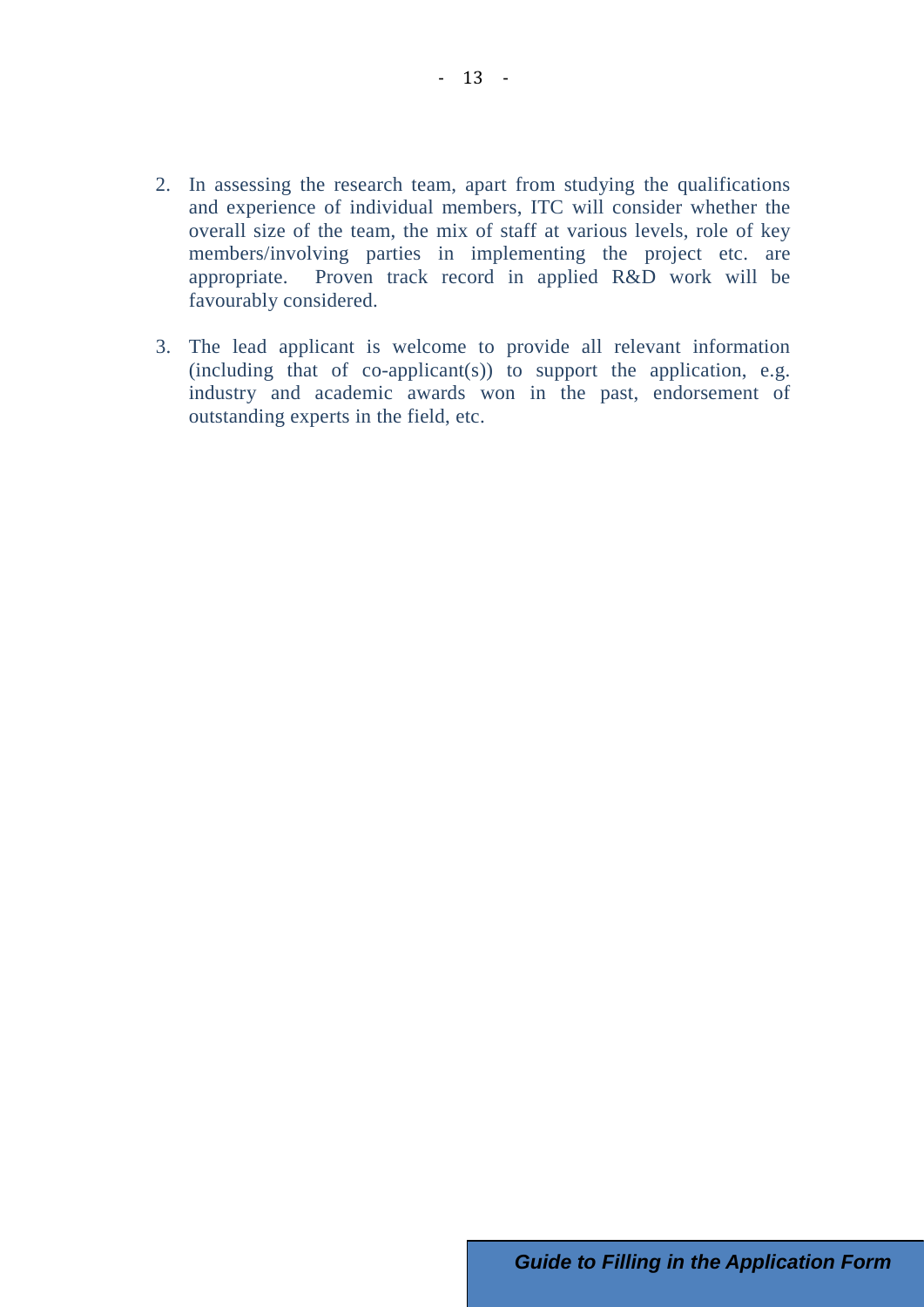#### **III. Financial Considerations**

The lead applicant should ensure that all the necessary financial information has been provided in this section and the basis of calculation is reasonable.

#### *(A) Project Expenditure*

1. The lead applicant should provide a breakdown of the estimated project expenditure to be incurred during the project period.

#### *(a) Manpower*

- (i) Project funding can generally be used to cover the salary of project staff, including employer's mandatory contribution to the Mandatory Provident Fund (MPF), contract gratuities, annual salary adjustment (excluding increments and promotion) and general fringe benefits (e.g. medical) in accordance with the established mechanism of the universities concerned. Only manpower costs relating to R&D functions incurred exclusively for carrying out the project within the project period can be covered.
- (ii) Unless ITC's prior approval has been obtained, ITF will not fund the emolument to a person who is on the payroll of the lead applicant or co-applicant(s) (e.g. existing teaching staff). However, administrative overheads will be provided to the lead applicant (see part (e) below).
- (iii) The lead applicant is required to seek prior consent from ITC for any change in key project staff, e.g. the project coordinator.

*(b) Equipment*

- (i) The applicants should critically examine how the equipment required for the project can be obtained in the most economical manner
	- the applicants should first make use of existing equipment;
	- the applicants should proceed to rent if it is more economical than to purchase; or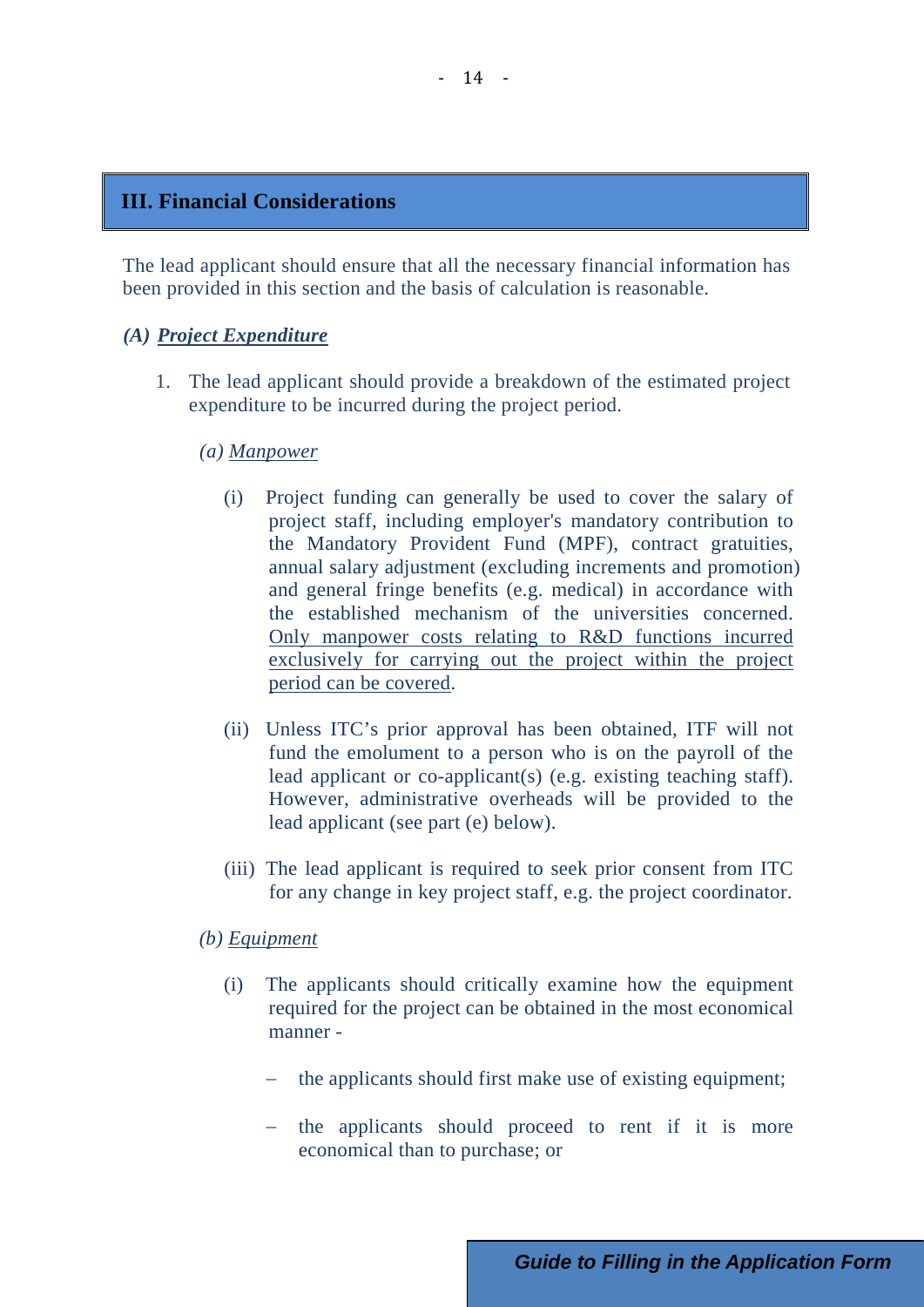− new equipment can be procured if it is genuinely necessary, but the applicants should supply information on the expected usage rate of the equipment, e.g. usage time vs. down time and the plan or alternative use after project completion or disposal.

ITC will take into account expected usage rate, mode of acquisition (purchase vs. rental), future use/divestment (e.g. for teaching/research purposes at one or more university) to ensure the greatest possible cost-effectiveness. Where necessary, ITC will require the lead applicant to transfer the equipment whose acquisition cost is HK\$500,000 or above to the Government or another party (e.g. the Hong Kong Science and Technology Parks Corporation) within a period of two years after project completion.

- (ii) The lead applicant and the co-applicant(s) are encouraged to share the use of existing equipment within its organisation or with other organisations where possible (e.g. local universities and the Hong Kong Science and Technology Parks Corporation).
- (iii) Individual equipment or parts that will eventually form part of the project deliverables (e.g. the prototype) are regarded as consumables and the relevant cost should be grouped under 'other direct costs'.
- (iv) The lead applicant is required to seek prior consent from ITC for any subsequent change in any equipment with an estimated cost of HK\$500,000 or above per item.
- (v) Project funding cannot be used to cover
	- *1.* charges/time cost for use of existing equipment already owned by the lead applicant or co-applicant(s);
	- *2.* depreciation/amortisation or provisions not representing actual expenses incurred; and
	- *3.* general office and IT equipment.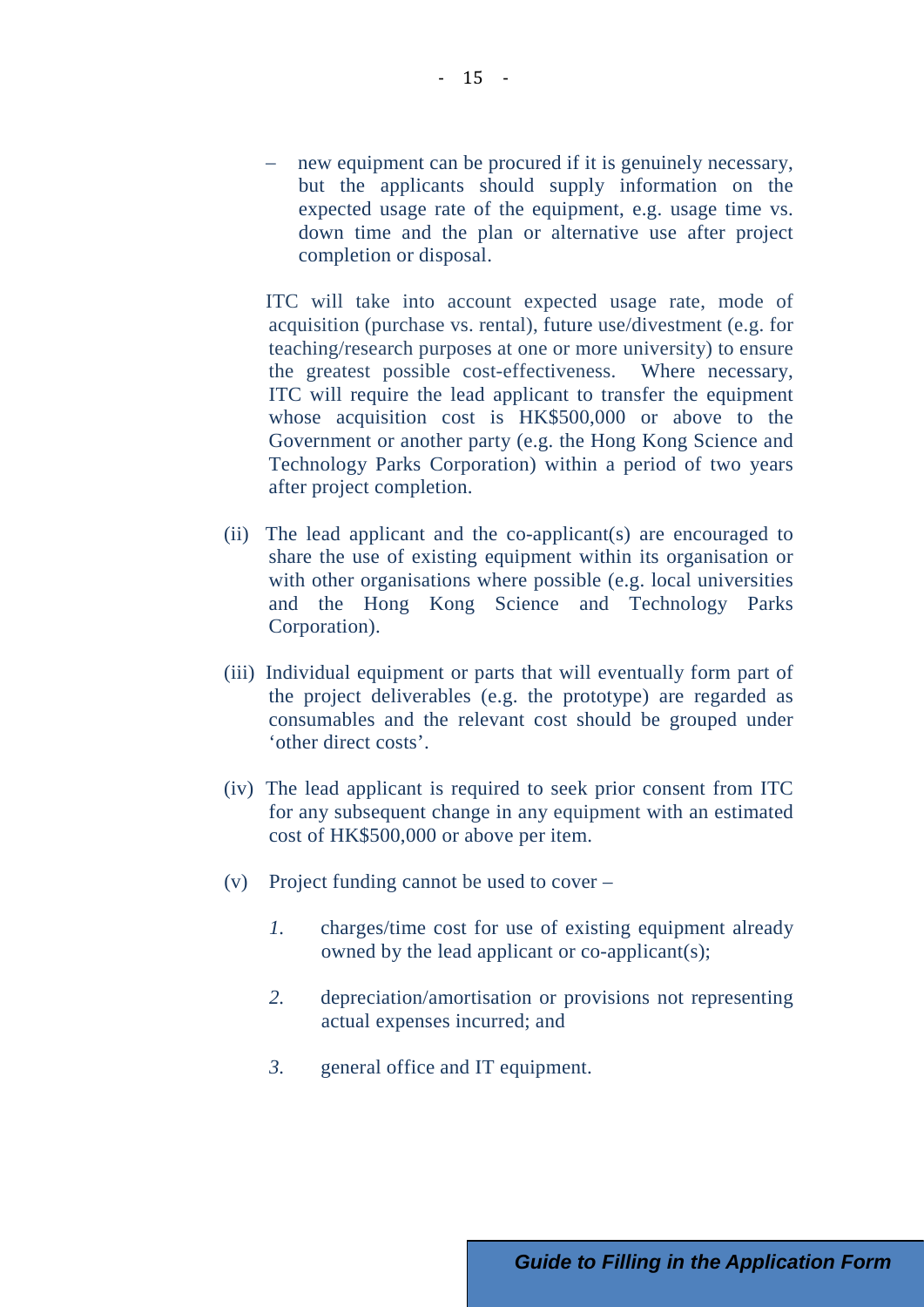(vi) The lead applicant and co-applicant(s) should ensure that all procurement for goods and services is carried out in an unbiased and fair manner and must comply with the following procedures -

| Aggregated value of<br>each procurement | Requirement                                |
|-----------------------------------------|--------------------------------------------|
| HK\$50,000 and below                    | Quotations from at<br>least two suppliers  |
| Above HK\$50,000 to HK\$1,400,000       | Quotations from at<br>least five suppliers |
| Above HK\$1,400,000                     | Open tender                                |

The lead applicant or a co-applicant which is a local university funded by the UGC may also opt to follow its own established procurement procedures. In case the applicant intends to procure goods or services from one company/organisation/individual, it has to provide details, justifications and its relationship with the company/organisation/individual in the application form for not following the procurement rules set out above. If the application is approved, subsequent approval from ITC will not be required.

### *(c) Other Direct Costs*

- (i) Project funding can be used to cover
	- *1.* external consultancy;
	- 2. purchase of consumables and technology licences;
	- *3.* promotion and marketing activities for disseminating project deliverables and technology transfer;
	- *4.* patent registration fee up to HK\$250,000 per project; and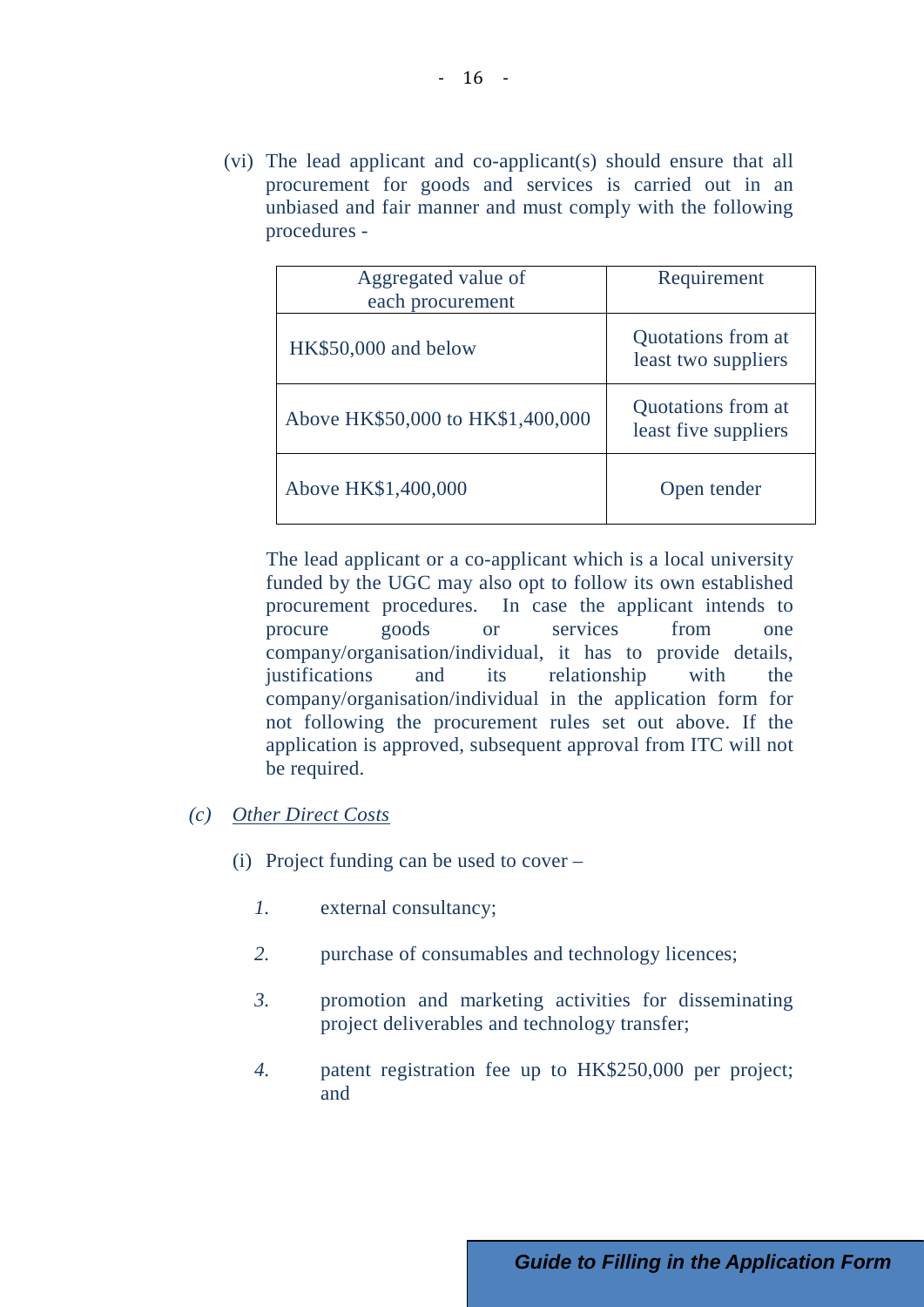- *5.* external audit fees as required by the ITF project agreement. (The maximum provision allowed for an annual/final audited accounts of a project costing less than HK\$1 million, between HK\$1 million and HK\$5 million and more than HK\$5 million should not exceed HK\$8,000, HK\$14,000 and HK\$20,000 respectively.)
- (ii) Project funding cannot be used to cover other costs like
	- *1.* building facilities (including office, laboratory, accommodation) – rates, rental, renovation, and operation, repair and maintenance expenses;
	- *2.* costs of setting up office or forming association/consortium;
	- *3.* utilities charges for electricity, gas, water, telephone and fax;
	- *4.* transport shuttle bus services and home to workplace travelling expenses;
	- *5.* general administration and office expenses;
	- *6.* staff-related costs provident fund handling charges, staff training and development costs and staff facilities;
	- *7.* entertainment expenses, and any prizes, either in the form of cash or other types of souvenirs;
	- *8.* advertisement (except for disseminating project deliverables, or staff recruitment);
	- *9.* organisation of trade missions and participation fees at study/trade missions for individuals/companies;
	- *10.* charges for non-R&D services (e.g. accounting, personnel, procurement, library, security, cleansing, legal, and central and departmental administrative support) provided by the lead applicant/ $\cos$ -applicant(s) or their contractors/agents; and
	- *11.* capital financing expenses (e.g. mortgage and interest on loans/overdrafts).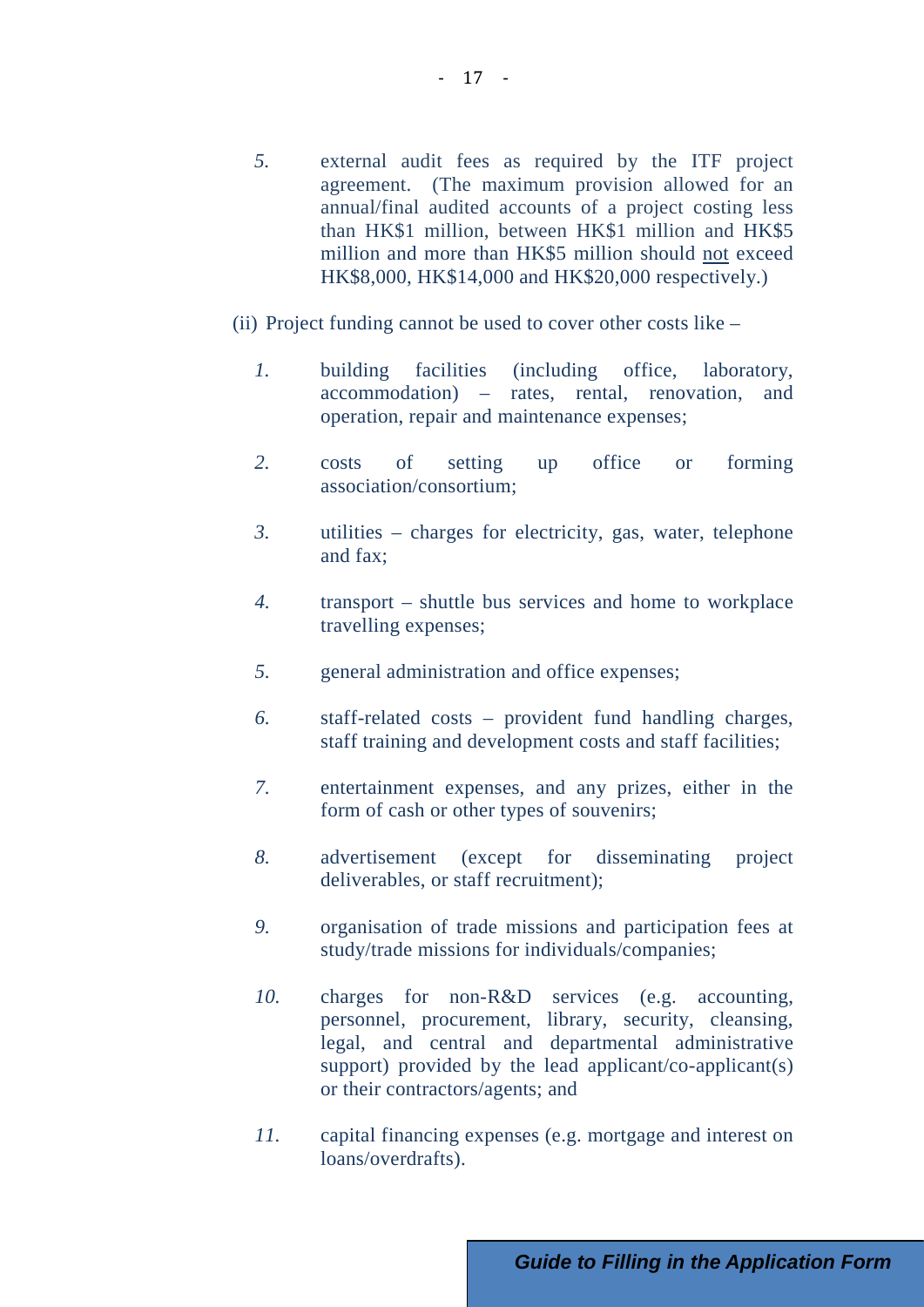*(d) Co-applicant's Expenditure*

For collaboration projects, the lead applicant should set out clearly, in a separate annex, the expected R&D work to be undertaken by each of the co-applicant(s) and provide a breakdown of the estimated project expenditure with justifications for each co-applicant.

- *(e) Administrative Overheads*
	- (i) Administrative overheads are allowed as part of the project cost in the project budget. The administrative overheads to be included in the project budget can be up to 15% of the ITF funding requested (net of overheads).
	- (ii) The ITF funding for the administrative overheads would be disbursed to the lead applicant upon request, and after receipt of the final audited accounts. Subject to the ceiling of ITF funding approved for a project, the Government's share of the administrative overheads would be capped at 15% of the ITF funding utilised for the project, i.e. total disbursed ITF funding less the residual funds remaining in the project account (excluding interest income).

#### *(B) Industry Sponsorship/Other Sources of Financial Contribution*

- 1. **Industry sponsorship is not mandatory for ITSP (Mid-stream, theme-based) projects.** As a general observation, it is noted that the higher the degree of contribution, the stronger the industry has demonstrated its interest in the project and hence the greater potential for downstream research or development of new products and services. Therefore a project with a larger number of sponsors or higher level of industry sponsorship will be accorded priority in the vetting process.
- 2. Apart from sponsorship by the industry, we also accept other sources of financial contribution provided by the lead applicant, co-applicants or supporting parties including charitable organisations, or even private individuals such as project team members.
- 3. The lead applicant is required to provide details and supporting documents on industry sponsorship and other sources of financial contribution (if any).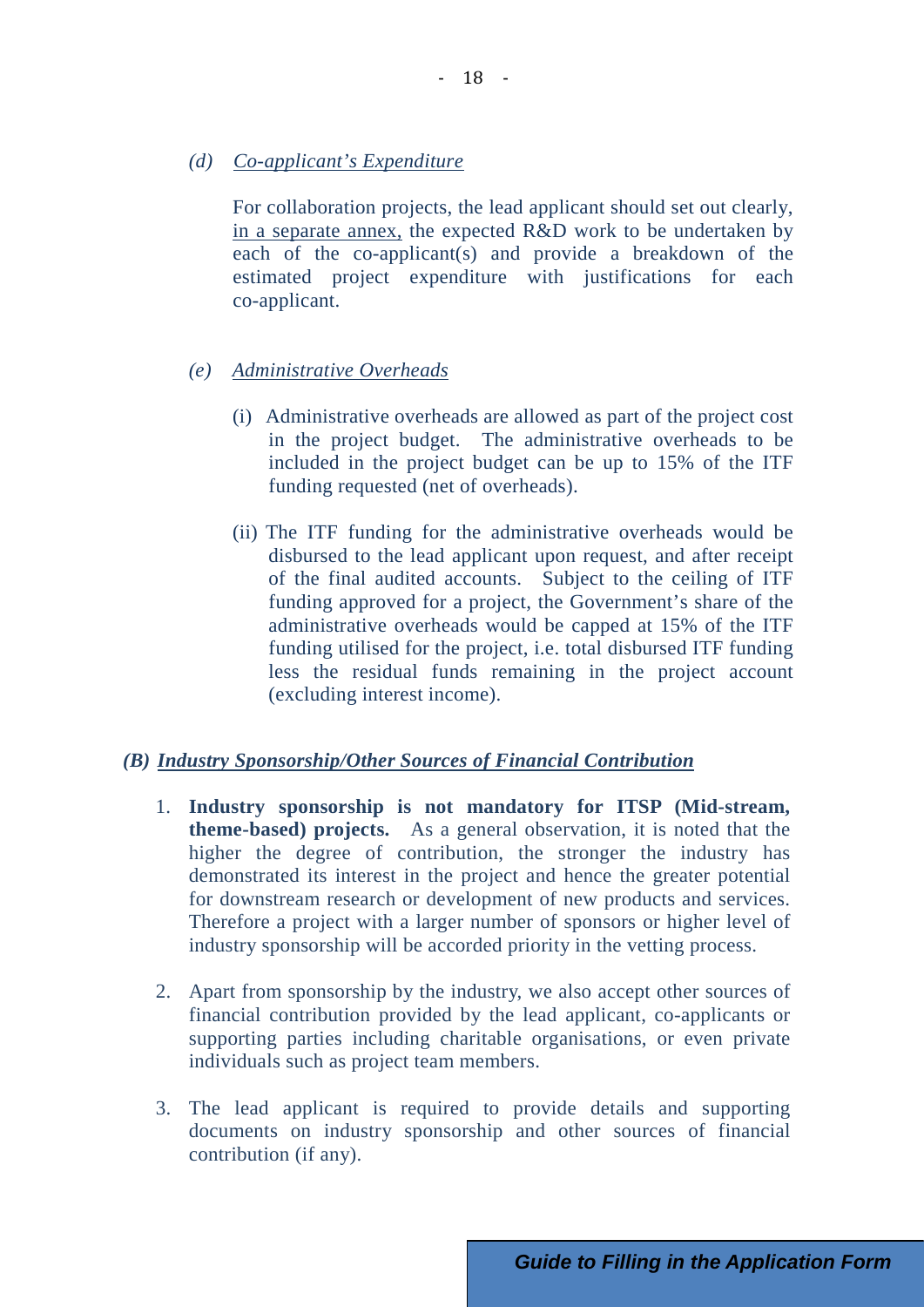4. The Research & Development Cash Rebate Scheme (CRS) provides cash rebate to industry sponsorship/other sources of financial contribution contributed by eligible companies towards ITF projects. Further information on the  $CRS$  is available https://www.itf.gov.hk/en/funding-programmes/supporting-research/cr s/index.html.

#### *(C) Project Income and Residual Funds*

1. All ITF funding, industry sponsorship, other sources of financial contribution and project income received during the project period should be credited to the project account and ought to be used for offsetting actual project expenditure. After completion (or termination, as the case may be) of the project, the lead applicant shall return to the Government all unspent funding contributed by the Government, project income, interest income, and any income under IP rights benefit sharing (if any) as set out in the project agreement.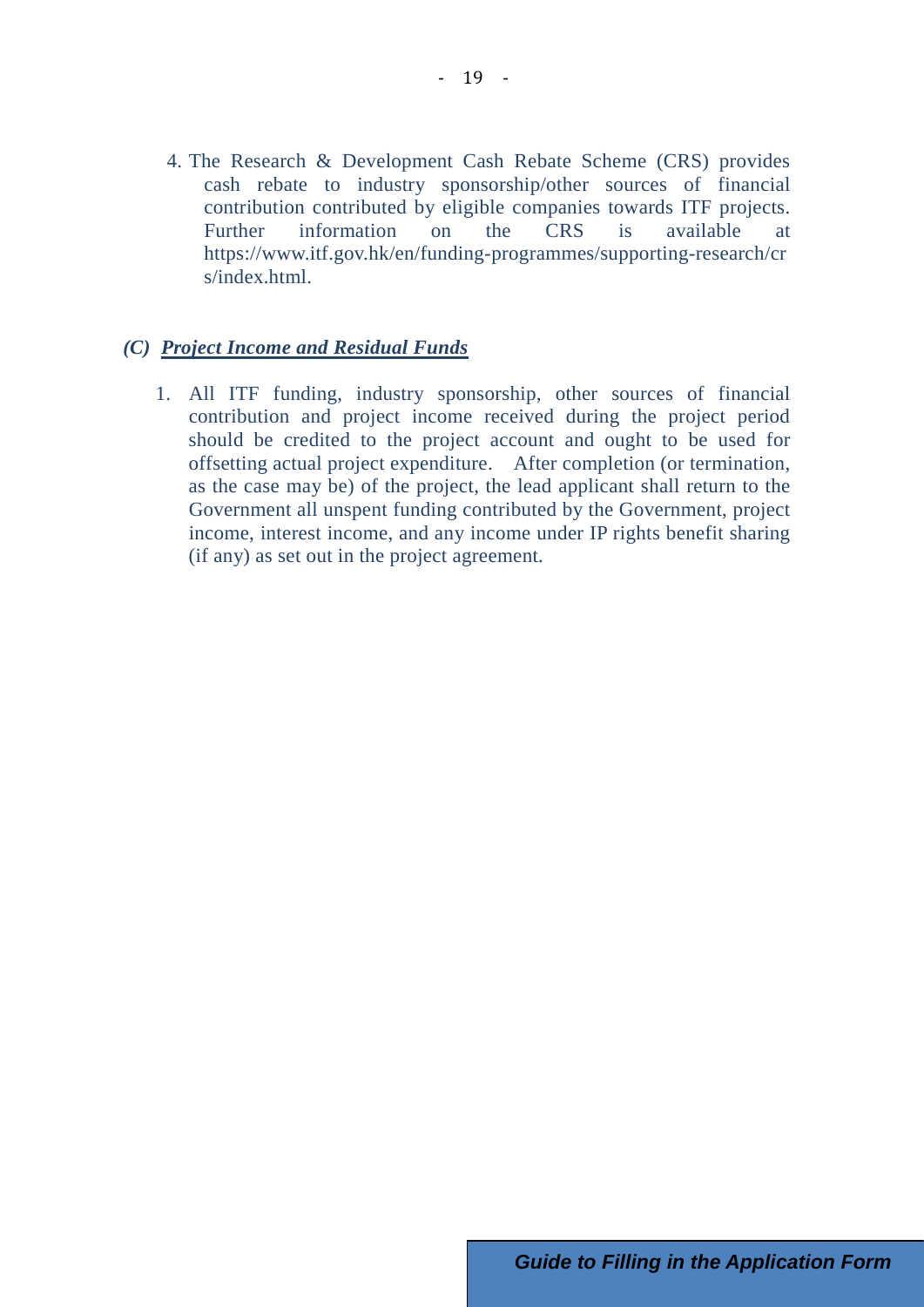### **IV. Plan for Downstream Research and/or Product Development Activities**

- 1. To enhance the chance of downstream research/product development activities, the lead applicant should provide information such as -
	- (a) the stage at which the R&D project is positioned (e.g. concept, optimisation for scaling, prototyping and trials, etc.);
	- (b) future positioning of the technology/product in the market vis-a-vis existing products;
	- (c) the exact deliverables/milestones (both qualitative and quantitative) and the expected time frame, including those by co-applicant(s), if any;
	- (d) whether ITF funding will be required for a further phase of research work;
	- (e) whether there are associated/complementary technology development projects which will add to the chance of realisation; and
	- (f) an analysis of the strengths/weaknesses/opportunities/threats of the project deliverables (i.e. SWOT analysis).
- 2. The lead applicant should where appropriate supply supporting document(s) -
	- (a) from company(ies) interested in taking out a licence of the project deliverables for further development;
	- (b) from manufacturer(s) interested in manufacturing the product in a commercial scale; or
	- (c) from Government departments or public bodies supporting the project.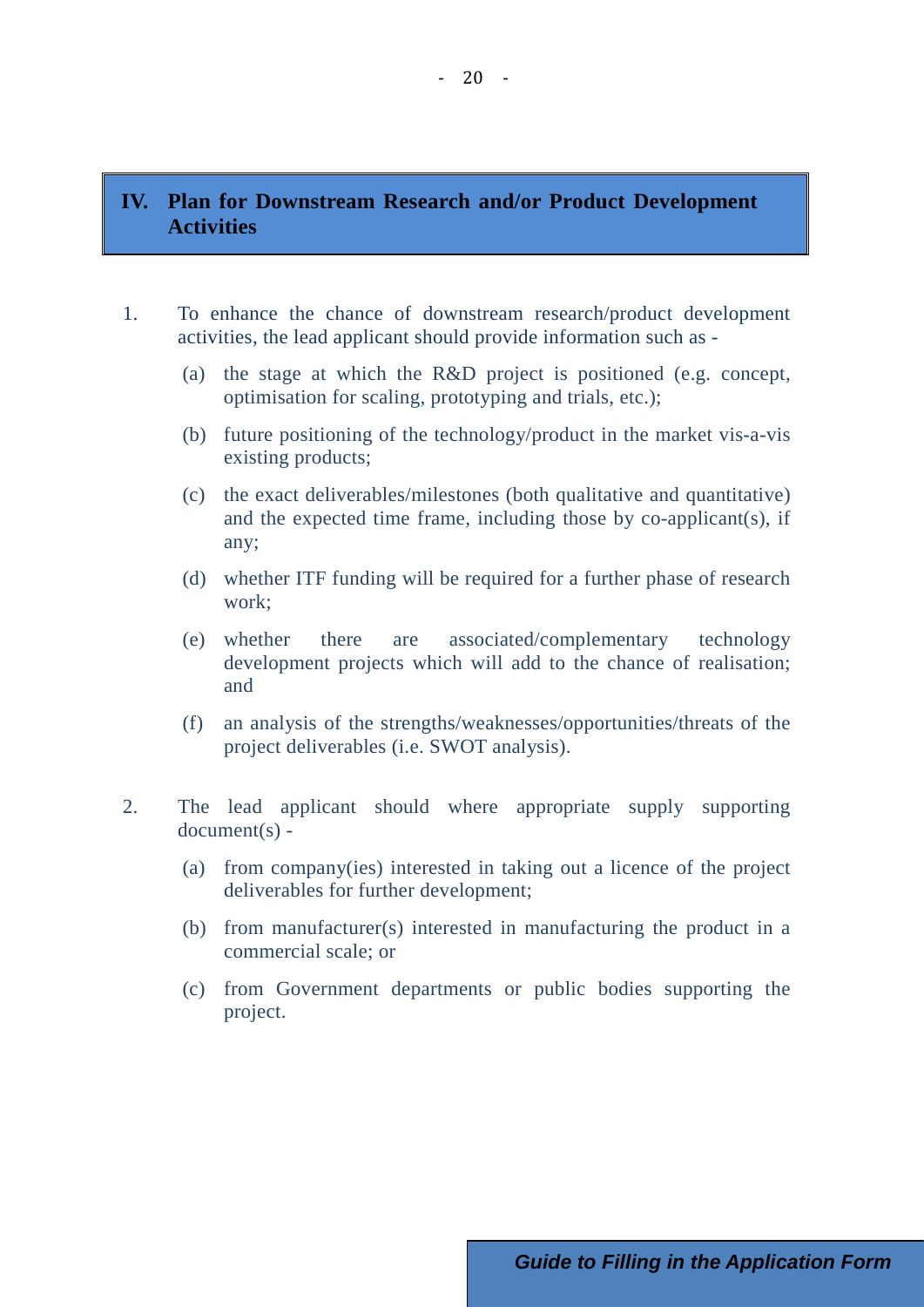### **V. Relevance with Government Policies or in Overall Interest of the Community**

- 1. Apart from serving the industry, ITC encourages R&D in technologies that will dovetail with relevant Government policies, or bring benefit to the community at large, for example -
	- (a) support important Government initiatives/policies of Hong Kong;
	- (b) bring significant social benefit;
	- (c) contribute to the upgrading of the industry;
	- (d) provide opportunities for training of local engineering and scientific personnel;
	- (e) foster closer collaboration among key stakeholders (官產學研); and
	- (f) enhance the image of Hong Kong internationally.
- 2. For projects that will involve activities/expenditure outside Hong Kong, the lead applicant should provide details to demonstrate the 'Hong Kong angle', namely benefits that will be enjoyed by the Hong Kong community.
- 3. The Government is keen to train up local engineering and scientific personnel. While the R&D team should mainly comprise local staff, non-local expertise could be engaged, provided that it is within a reasonable limit.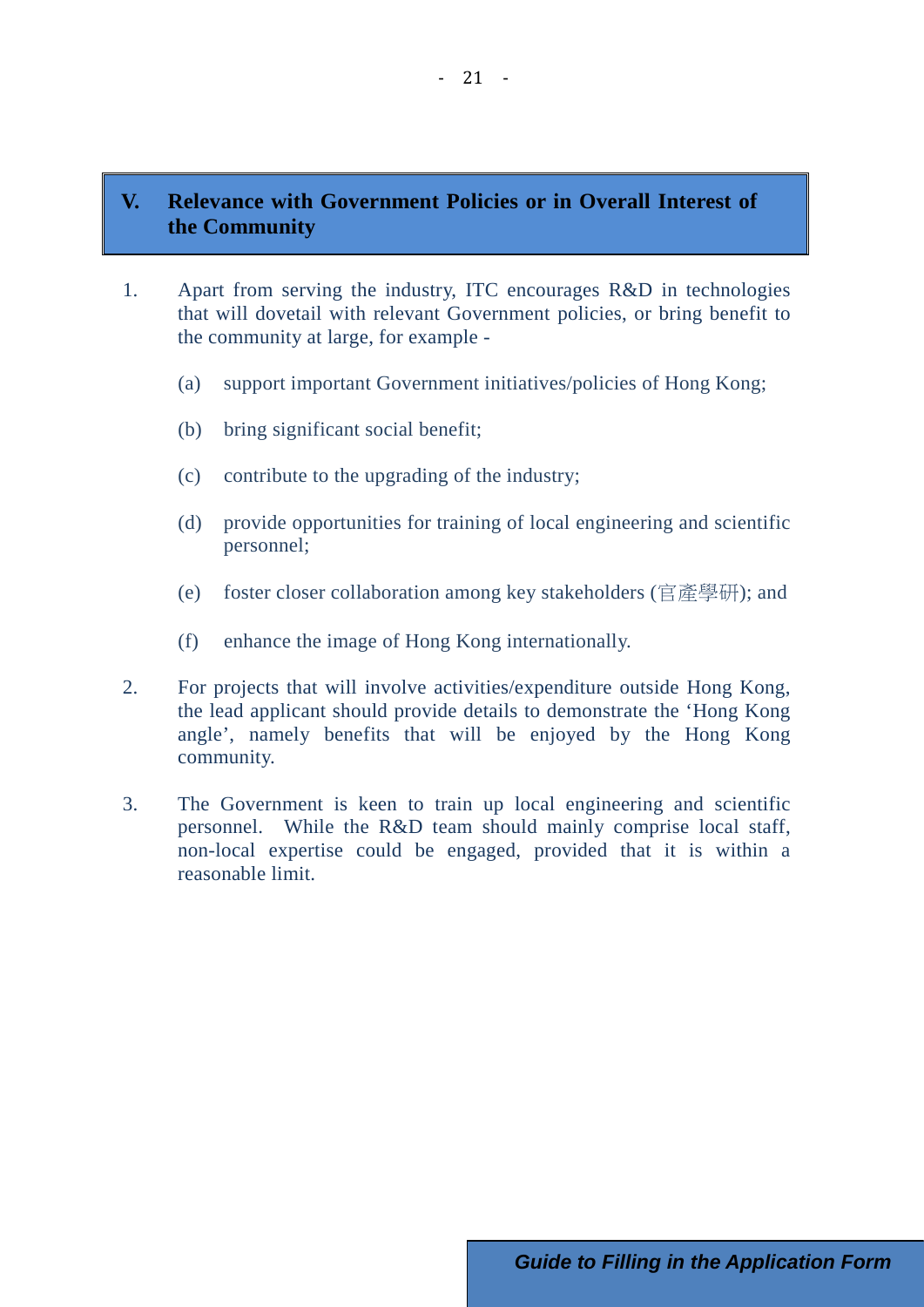### **VI. IP Rights and Benefit Sharing**

While seeking a reasonable financial return from commercialisation, ITC allows for the necessary flexibility to motivate various stakeholders. In fact, it should be stressed that the ITF is set up to fulfill the public mission of promoting innovation and technology and monetary return from the R&D projects it supported is not the only consideration. For details on the general policy and arrangements pertaining to IP rights and related matters for R&D projects funded under the ITSP (Mid-stream, theme-based), please refer to the 'Guide on Intellectual Property Arrangements for Research and Development Projects funded under the Innovation and Technology Fund' as promulgated by ITC (https://www.itf.gov.hk/en/publication/intellectual-property-guide/index.html). The key points are summarised below –

- 1. The lead applicant will be required to provide information on-
	- (a) whether, and if so the plan to have the R&D result patented or protected by other means;
	- (b) whether there are any plans for spin-offs in due course and if so, the details;
	- (c) the proposed formula of benefit sharing among all parties concerned (e.g. licence fees and royalties); and
	- (d) whether unrestricted use of the technology would be allowed for relevant Government departments/public bodies.
- 2. As a general rule, the IP generated from a project should be vested with the lead applicant. This will allow the institutions to assume a proactive role in downstream research or development of new products or services.
- 3. The lead applicant is required to disseminate the project deliverables and promote technology transfer to the industry through workshops, seminars, licensing or consultancy, etc. The benefits arising therefrom may be retained by the lead applicant or shared with its co-applicant institution(s) on an equitable and proportional basis in accordance with the established policy of the respective institutions.
- 4. The lead applicant is expected to generate income where appropriate by charging fees for project deliverables so as to recoup at least part of the project cost.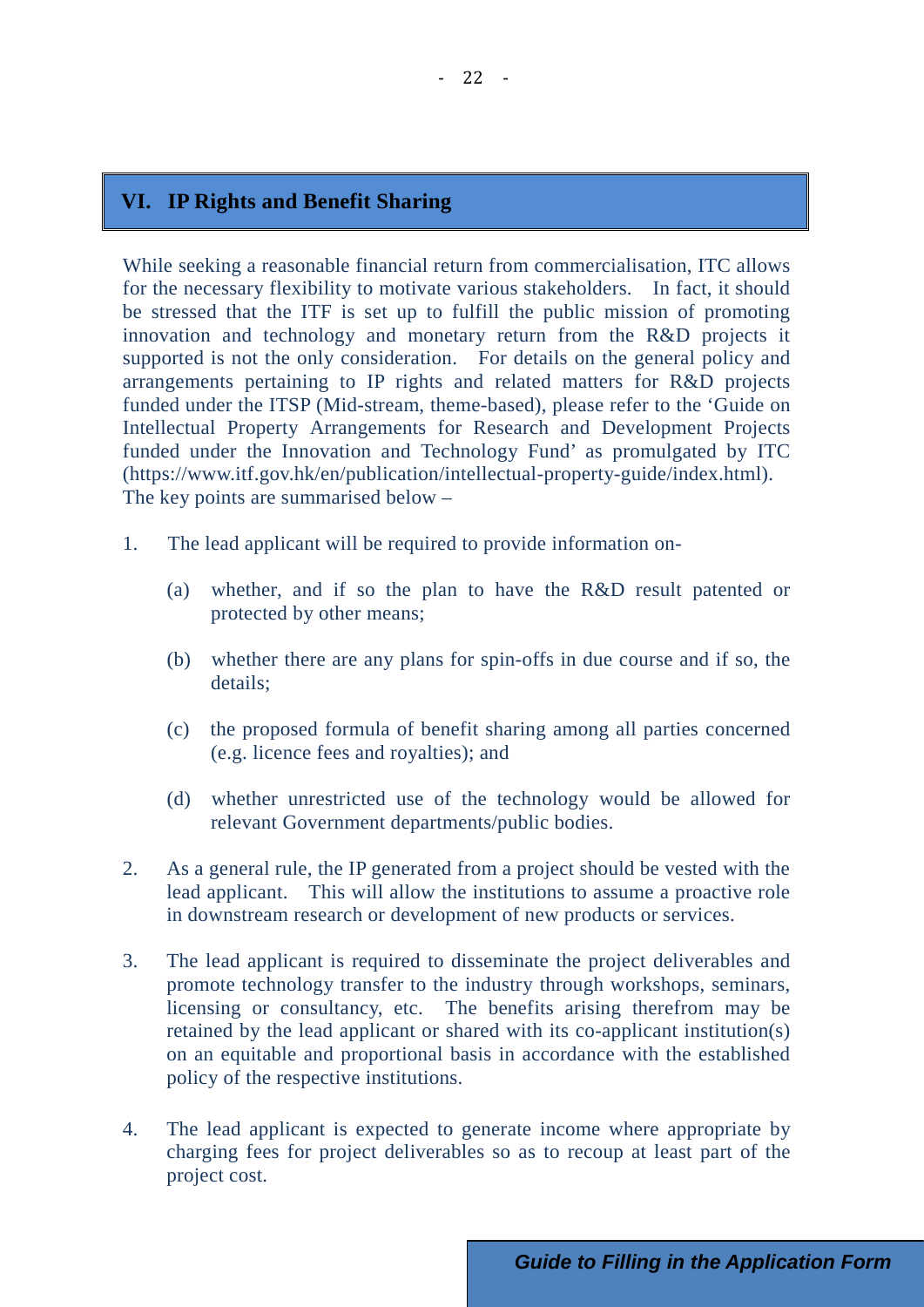- 5. ITSP (Mid-stream, theme-based) projects are intended for the benefit of the industry as a whole and hence the usual licensing arrangement should be non-exclusive. The guiding principle is to enable the use of technology and R&D results by interested parties in an open, transparent and non-exclusive manner.
- 6. Where there are exceptional circumstances which require some elements of exclusivity in order to encourage industry interest, the lead applicant should seek prior approval from ITC with full justifications. ITC will consider such proposed arrangement on a case-by-case basis having regard to factors such as whether the arrangement would increase the chance of commercialisation of the R&D results, and the overall benefits to the community.

#### *Benefit Sharing*

7. The arrangement for IP benefit sharing (including financial income from the project) should, as far as possible, be agreed among parties concerned in writing before the commencement of the project. For collaboration projects, such arrangements must be agreed among parties concerned in writing before the commencement of the project. In general, supporting parties making other sources of financial contribution are not entitled to benefit sharing.

#### *Indemnity*

8. If the project involves using IPs/patents not wholly owned by the lead applicant, the lead applicant should indicate in the application form whether the consent/licence for use of such IPs/patents has been/will be obtained. The applicants shall indemnify and keep indemnified the Government against any and all claims, actions, investigations, demands and all liabilities arising from the use of such IPs/patents on the term set out in the project agreement.